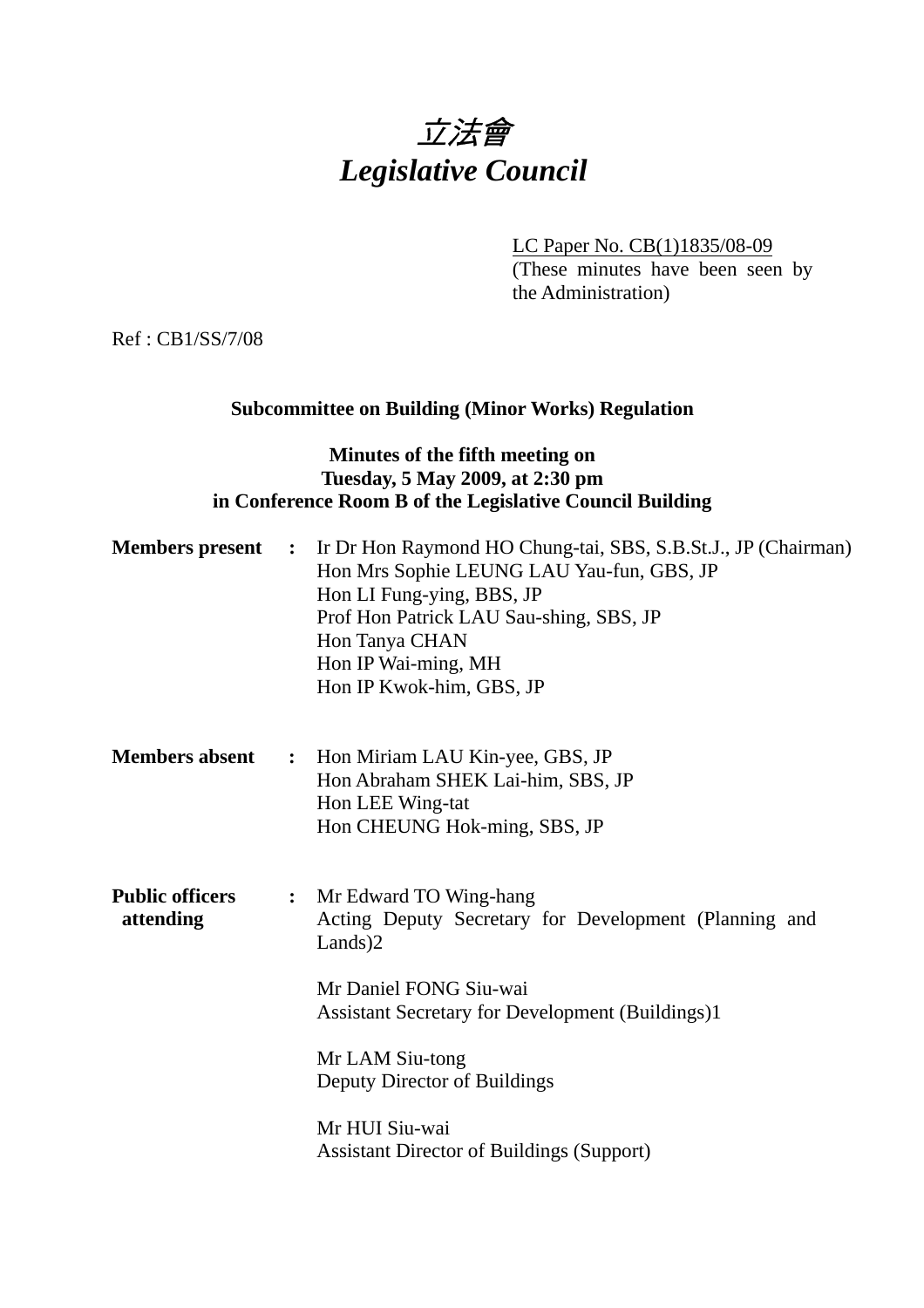|        |                             |                              | Miss Selina LAU Suet-ching<br><b>Senior Government Counsel</b><br>Department of Justice                      |      |                                                                                                                                                                         |
|--------|-----------------------------|------------------------------|--------------------------------------------------------------------------------------------------------------|------|-------------------------------------------------------------------------------------------------------------------------------------------------------------------------|
|        | <b>Clerk in attendance:</b> |                              | Ms YUE Tin-po<br>Chief Council Secretary (1)3                                                                |      |                                                                                                                                                                         |
|        |                             | <b>Staff in attendance :</b> | Mr Stephen LAM<br><b>Assistant Legal Adviser 4</b><br><b>Ms Annette LAM</b><br>Senior Council Secretary (1)3 |      |                                                                                                                                                                         |
| Action |                             |                              |                                                                                                              |      |                                                                                                                                                                         |
|        | I.                          | (L.N. 51 of 2009)            | <b>Meeting with the Administration</b>                                                                       |      | <b>Building (Minor Works) Regulation</b>                                                                                                                                |
|        |                             | Ref: DEVB(PL-B) 30/30/120    |                                                                                                              |      | Council<br>-- Legislative<br><b>Brief</b><br>on<br>"Building<br>(Minor<br>Works)<br>Regulation"<br>issued<br>the<br>by<br>Development Bureau in March<br>2009           |
|        |                             | LC Paper No. LS51/08-09      |                                                                                                              | $--$ | Paragraphs 1 to 20 of the Legal<br><b>Service Division Report</b>                                                                                                       |
|        |                             |                              | LC Paper No. $CB(1)1338/08-09(01)$                                                                           |      | -- Background brief prepared by the<br>Legislative Council Secretariat                                                                                                  |
|        |                             |                              | LC Paper No. CB(1)1338/08-09(02)                                                                             |      | Letter from Assistant Legal Adviser<br>to the Administration dated 16 April<br>2009                                                                                     |
|        |                             |                              | LC Paper No. CB(1)1338/08-09(03)                                                                             |      | Administration's paper dated 21<br>April 2009 in response to letter<br>from Assistant Legal Adviser as set<br>LC<br>in<br>Paper<br>No.<br>out<br>$CB(1)1338/08-09(02))$ |

The Subcommittee deliberated (Index of proceedings attached at **Appendix**).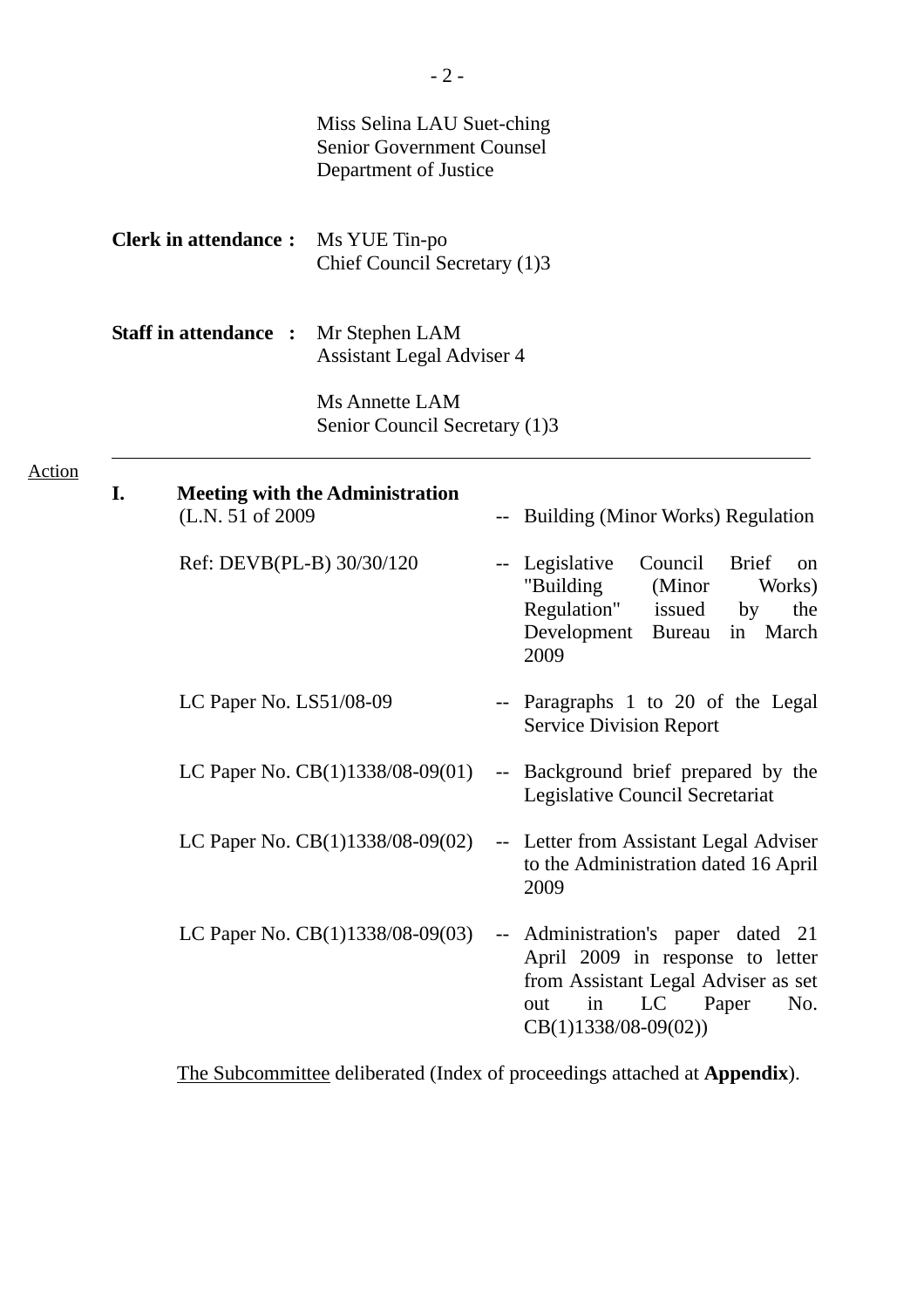#### Clause by clause examination of the Building (Minor Works) Regulation

Admin 2. The Administration was requested to provide typical examples with illustrations and descriptions for minor works items under Schedule 1 (Classes I, II and III, in particular those relating to signboards, demolition works, alteration and addition works), Schedule 2 (designated exempted works) and Schedule 3 (prescribed building or building works).

> (*Post-meeting note*: The information provided by the Administration was circulated to members vide LC Paper No. CB(1)1528/08-09(01) on 7 May 2009.)

#### **II. Any other business**

Dates of next meeting

3. Members agreed that the sixth meeting would be held on Thursday, 7 May 2009 from 4:00 pm to 6:00 pm to meet with the Administration.

(*Post-meeting note*: At the direction of the Chairman, the sixth meeting was rescheduled for 7 May 2009 from 4:30 pm to 6:30 pm.)

4. There being no other business, the meeting ended at 3:30 pm.

Council Business Division 1 Legislative Council Secretariat 5 June 2009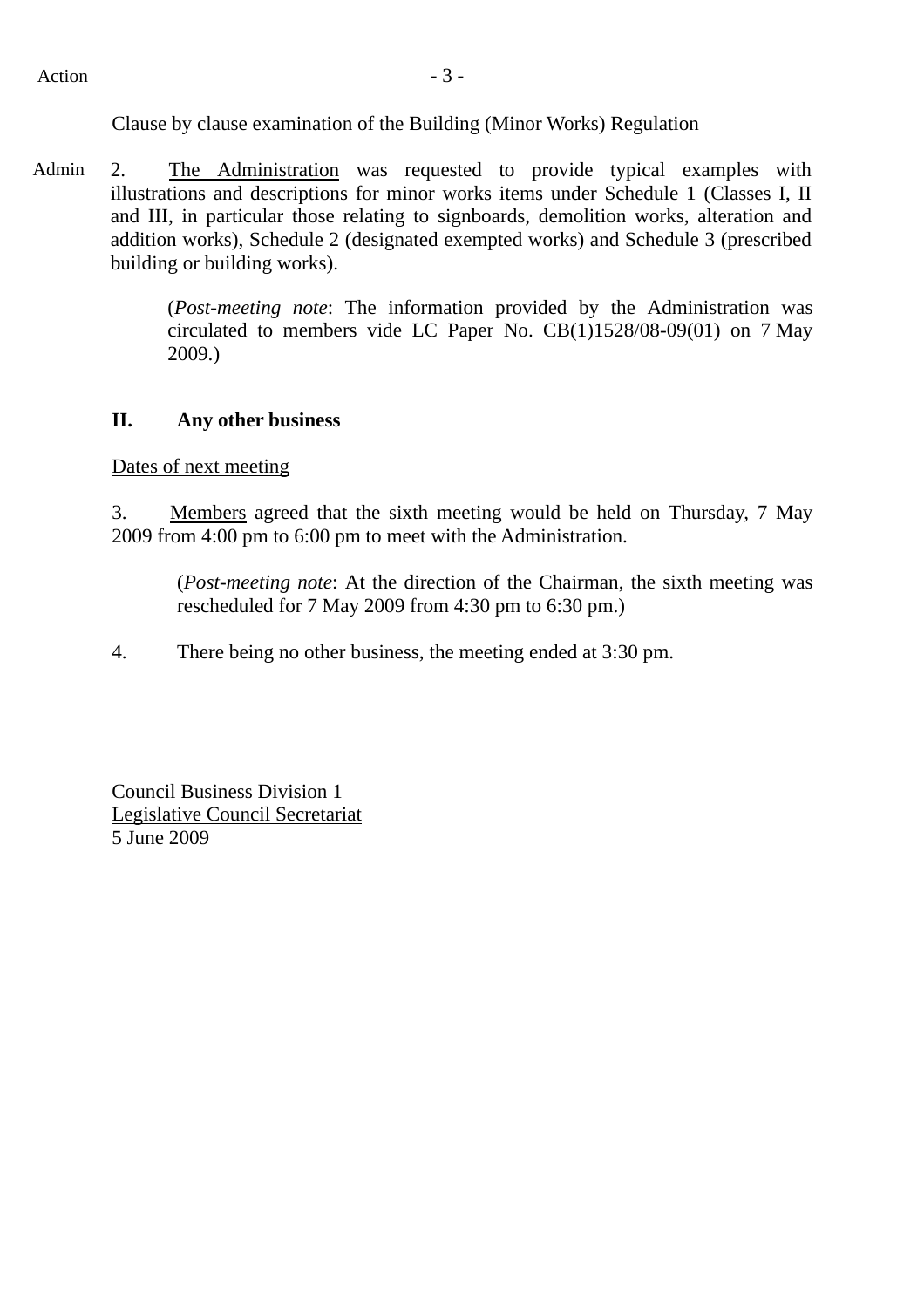## **Proceedings of the fifth meeting of the Subcommittee on Building (Minor Works) Regulation on Tuesday, 5 May 2009, at 2:30 pm in Conference Room B of the Legislative Council Building**

| <b>Time</b><br>marker | <b>Speaker</b>                                                                                                                                                          | Subject(s)                                                                                                                                                                                                                                                                                                                                                                                                                                                                                                                                                                                                                                                                                                                                                                                                                                                                                                                                                                                                                                                                                                                                                                                                                                                                                                                                                                                                                                                                                                                                                                                                                                            | <b>Action</b><br>required |
|-----------------------|-------------------------------------------------------------------------------------------------------------------------------------------------------------------------|-------------------------------------------------------------------------------------------------------------------------------------------------------------------------------------------------------------------------------------------------------------------------------------------------------------------------------------------------------------------------------------------------------------------------------------------------------------------------------------------------------------------------------------------------------------------------------------------------------------------------------------------------------------------------------------------------------------------------------------------------------------------------------------------------------------------------------------------------------------------------------------------------------------------------------------------------------------------------------------------------------------------------------------------------------------------------------------------------------------------------------------------------------------------------------------------------------------------------------------------------------------------------------------------------------------------------------------------------------------------------------------------------------------------------------------------------------------------------------------------------------------------------------------------------------------------------------------------------------------------------------------------------------|---------------------------|
| $000000 -$<br>000432  | Chairman<br>Administration<br>Assistant<br>Legal<br>Adviser (ALA)                                                                                                       | Opening remarks by the Chairman.<br>ALA was requested to examine the legal and drafting<br>aspects of the English version of the Regulation and to<br>report irregularity, if any, to the Subcommittee.                                                                                                                                                                                                                                                                                                                                                                                                                                                                                                                                                                                                                                                                                                                                                                                                                                                                                                                                                                                                                                                                                                                                                                                                                                                                                                                                                                                                                                               |                           |
| $000433 -$<br>003359  | Chairman<br>Administration<br>ALA<br><b>Mrs</b><br>Sophie<br><b>LEUNG</b><br>Ms LI Fung-ying<br>Prof Patrick LAU<br>Miss Tanya CHAN<br>Mr IP Wai-ming<br>Mr IP Kwok-him | Clause by clause examination of the Building (Minor<br><b>Works) Regulation (the Regulation)</b><br>(LN 51 of 2009, LC Paper Nos. CB(1)1338/08-09(01),<br>$(02)$ , and $(03)$ )<br>Part 7<br>Sections 42-43 Keeping of records<br>In response to Ms LI Fung-ying's enquiry about the<br>specified time for record keeping, the Administration<br>advised that a firm-based prescribed registered<br>contractor appointed under section 28 in respect of any<br>minor works were required under section $43(3)$ to keep<br>and retain records of activities and information relevant<br>to the supervision of the works for at least 12 months<br>after the completion of the works. Registered minor<br>works contractors (RMWCs) operating as individual<br>practitioners, though were encouraged to keep the said<br>records, were not subject to the time requirement.<br>In response to Prof Patrick LAU's enquiry, the<br>Administration advised that prescribed plans/record<br>plans, certificates in specified form and documents of<br>completed minor works submitted by registered<br>professionals or contractors appointed to carry out the<br>minor works would be made available for viewing by<br>the public at the Buildings Department (BD)'s<br>Building Information Centre or via the internet through<br>the Department's proposed "Building Records Access<br>and Viewing On-line" system.<br>In response to Mr IP Kwok-him's enquiry about the<br>Chinese translation of "relevant to" under section<br>$43(3)(a)$ , the Administration advised that the term " $\frac{1}{2}$<br>關 " was widely used in other similar context. |                           |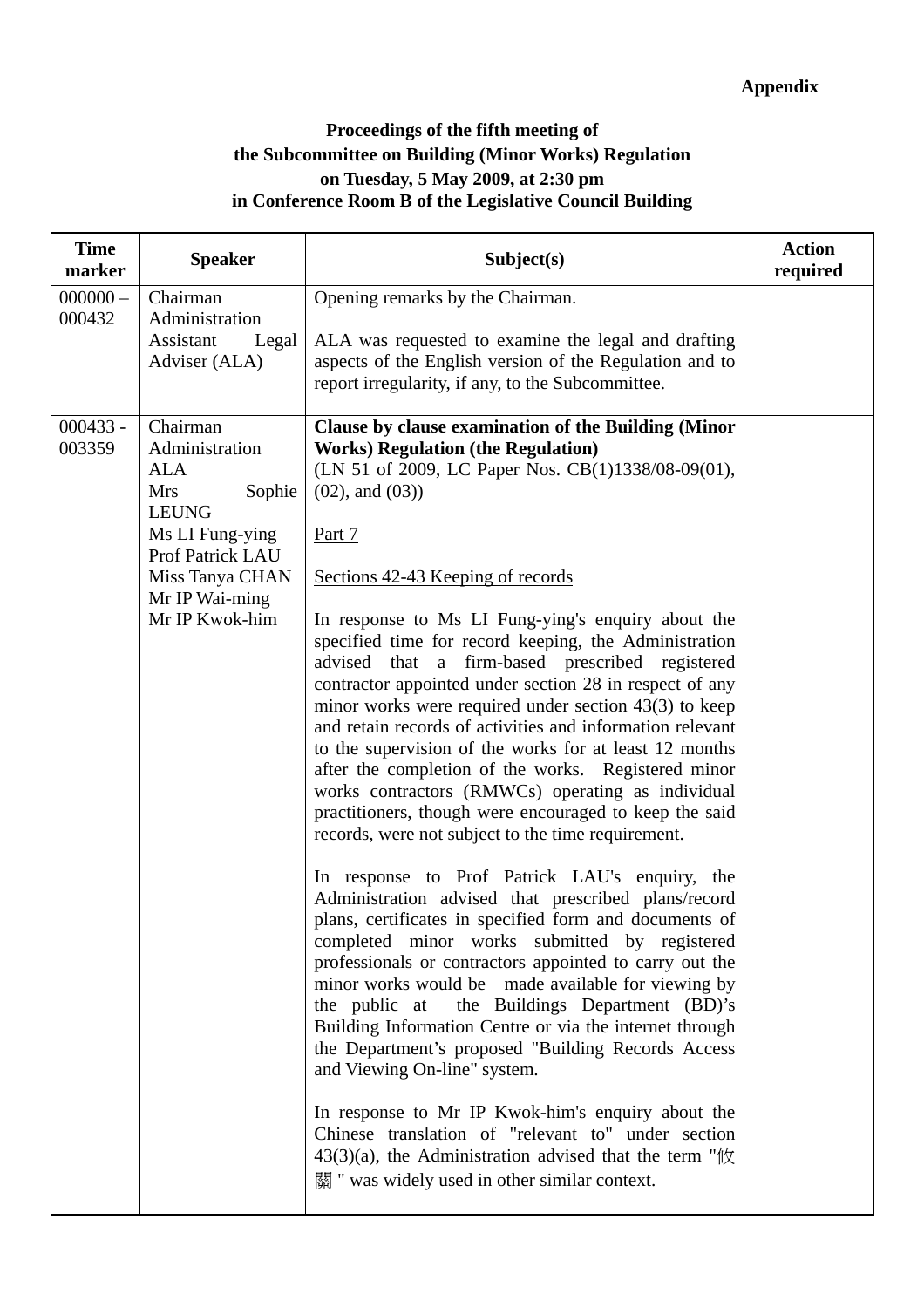| <b>Time</b><br>marker | <b>Speaker</b> | Subject(s)                                                                                                                                                                                                                                                                                                                                                                                                       | <b>Action</b><br>required |
|-----------------------|----------------|------------------------------------------------------------------------------------------------------------------------------------------------------------------------------------------------------------------------------------------------------------------------------------------------------------------------------------------------------------------------------------------------------------------|---------------------------|
|                       |                | Section 44 - Duty of registered minor works contractor<br>to carry out minor works personally                                                                                                                                                                                                                                                                                                                    |                           |
|                       |                | Prof Patrick LAU sought clarification on the meaning<br>of section 44(a) requiring that a RMWC, registered as<br>an individual practitioner in respect of any Class III<br>minor works, must carry out the works personally.                                                                                                                                                                                     |                           |
|                       |                | The Administration advised that it was the usual<br>industry practice for the Class III RMWC to carry out<br>the works in person or assisted by other personnel under<br>his supervision and with his presence. The contractor<br>must possess the essential skills to carry out the core<br>works he registered for.                                                                                            |                           |
|                       |                | Sections 45-57<br>Members raised no query.                                                                                                                                                                                                                                                                                                                                                                       |                           |
|                       |                | Part 8<br>Section 58- Offences<br>In response to Miss Tanya CHAN's enquiry, the<br>Administration advised that any person who, without<br>reasonable excuse, contravened sections 30, 31, 32, 33,<br>34, 35 or 36, committed an offence and was liable on<br>conviction to a fine at level 5.                                                                                                                    |                           |
|                       |                | Sections 59-61<br>Members raised no query.                                                                                                                                                                                                                                                                                                                                                                       |                           |
|                       |                | Part 9<br>Members raised no query.                                                                                                                                                                                                                                                                                                                                                                               |                           |
|                       |                | Part 10 Sections 63-66 Provisional registration<br>Briefing by the Administration on the arrangement for<br>provisional registration, the criteria for registration as<br>RMWC (provisional), the reasons that provisional<br>registration was not provided for a natural person (i.e.<br>an individual minor work practitioner) as follows:                                                                     |                           |
|                       |                | under the provisional registration arrangement,<br>(a)<br>firm-based<br>existing<br>whose<br>contractors<br>authorized signatories (ASs) did not have the<br>required academic qualifications for registration<br>as RMWCs but had satisfied the BA on their work<br>experience in carrying out minor works might,<br>subject to the payment of a prescribed fee,<br>registered as RMWCs (provisional) and might |                           |
|                       |                | carry out minor works within a transitional period<br>of two years.<br>The arrangement would allow                                                                                                                                                                                                                                                                                                               |                           |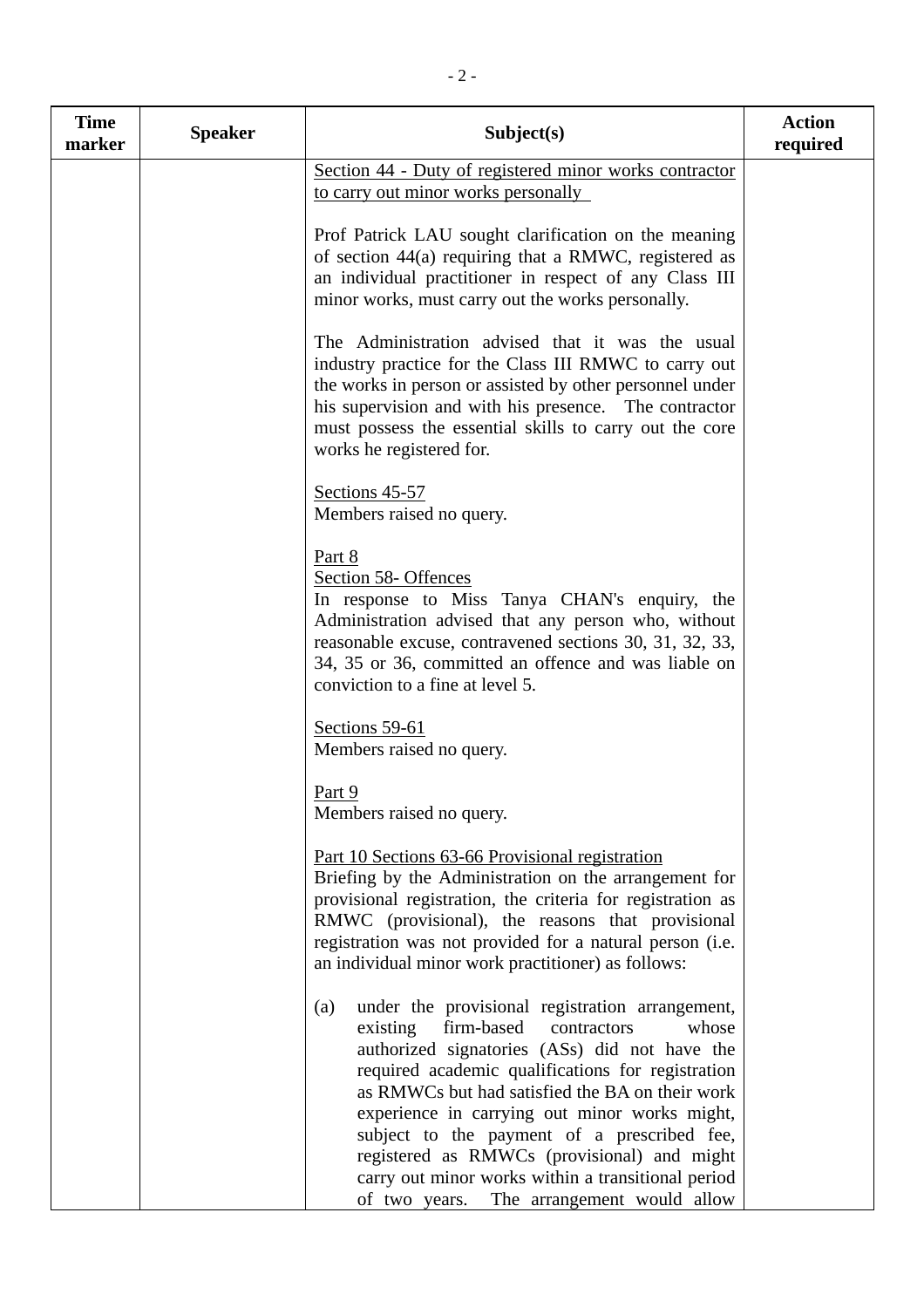| <b>Time</b><br>marker | <b>Speaker</b> | Subject(s)                                                                                                                                                                                                                                                                                                                                                                                                                                                                                                                                                                                                                                                                                                                                                                                                                                                                                                                  | <b>Action</b><br>required |
|-----------------------|----------------|-----------------------------------------------------------------------------------------------------------------------------------------------------------------------------------------------------------------------------------------------------------------------------------------------------------------------------------------------------------------------------------------------------------------------------------------------------------------------------------------------------------------------------------------------------------------------------------------------------------------------------------------------------------------------------------------------------------------------------------------------------------------------------------------------------------------------------------------------------------------------------------------------------------------------------|---------------------------|
|                       |                | these existing practitioners to continue business<br>immediately after the implementation of the new<br>control system;                                                                                                                                                                                                                                                                                                                                                                                                                                                                                                                                                                                                                                                                                                                                                                                                     |                           |
|                       |                | the ASs of the provisional contractors were<br>(b)<br>required to attend top-up courses (40-60 hours)<br>during the transitional period to obtain the<br>required academic qualifications;                                                                                                                                                                                                                                                                                                                                                                                                                                                                                                                                                                                                                                                                                                                                  |                           |
|                       |                | the ASs of an applicant for provisional registration<br>(c)<br>were required to have 5 years of relevant work<br>experience and had completed 10 relevant minor<br>work projects in Hong Kong. If the applicant<br>was a corporation, its management structure<br>should be adequate, and at least one of its<br>directors should possess the qualifications and<br>experience specified by the BA. The BA would<br>also take into account whether the applicant and<br>the ASs nominated had any criminal record in<br>respect of any offence under the laws of Hong<br>Kong relating to the carrying out of any building<br>works, and whether any disciplinary order had<br>been made against the applicant or the ASs.<br>Details of the criteria and requirements for<br>provisional registration would be promulgated<br>through practice notes and publicity materials<br>issued to the industry and the public; and |                           |
|                       |                | provisional registration was considered<br>(d)<br>not<br>necessary for Class III minor works contractors<br>who registered as individuals.<br>All<br>such<br>applicants<br>possessing<br>relevant<br>trade<br>test/apprentice certificates, other recognized skills<br>qualifications, or adequate experience in carrying<br>out relevant minor works would be accepted for<br>registration as Class III minor works contractors<br>subject to completion of a one-day training course<br>relating to the statutory procedures and safety<br>requirements before registration.                                                                                                                                                                                                                                                                                                                                              |                           |
|                       |                | In response to Mr IP Kwok-him's concern whether a<br>transitional period of two years was too long, the<br>Administration advised that the transitional period of<br>two years was set, in consultation with the industry, to<br>provide flexibility for provisional contractors to attend<br>the requisite top-up courses.<br>While provisional<br>contractors were allowed up to two years to attend the<br>courses, they could register as a proper contractor as<br>soon as they had completed the requisite courses.                                                                                                                                                                                                                                                                                                                                                                                                   |                           |